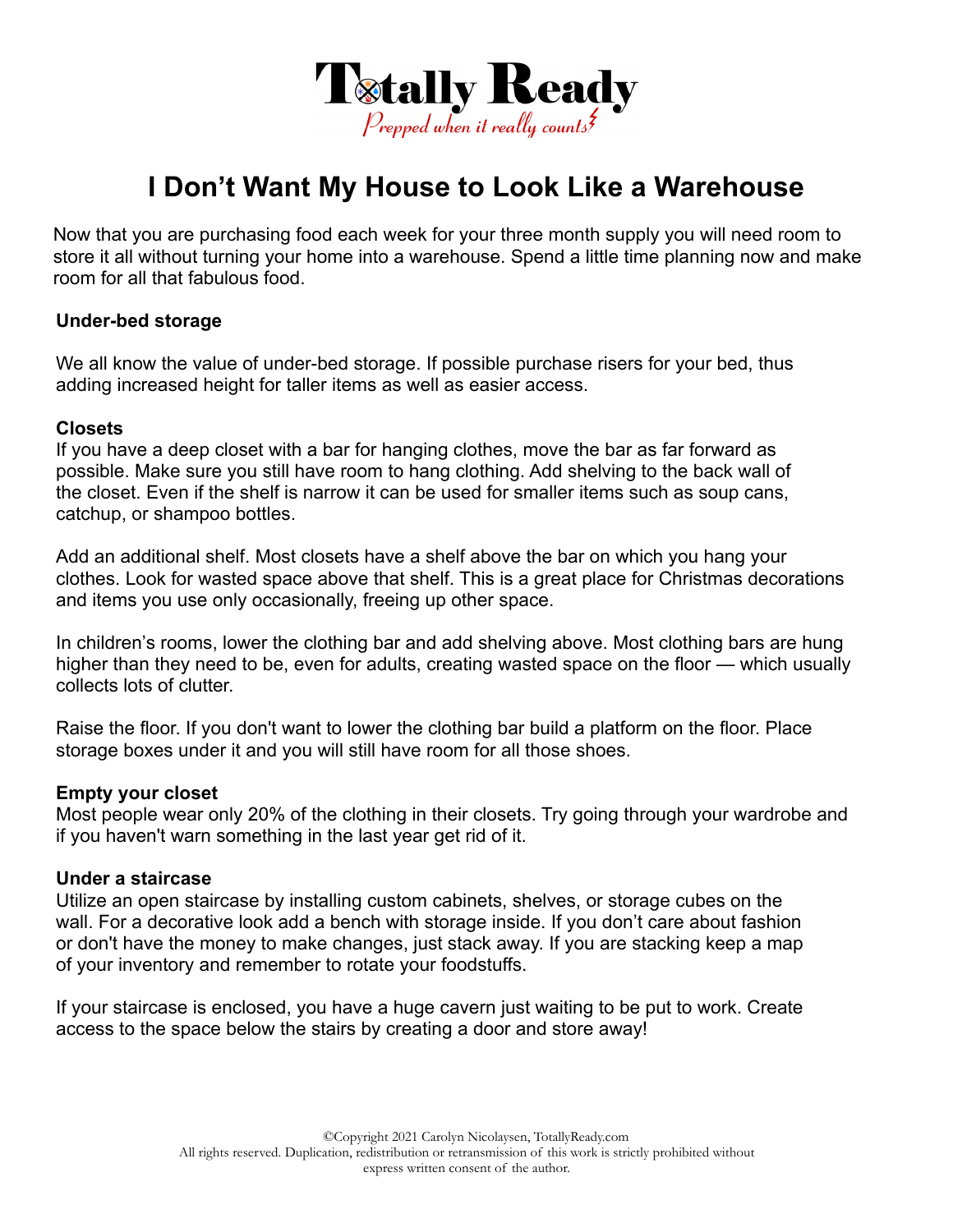

## **Recycle**

If you remodel, or know someone who is doing so, salvage the kitchen cupboards and add them to your garage. Mount them high and go all the way to the ceiling with storage while retaining plenty of floor space for the car.

Old doors can be hinged together creating a screen to hide food behind. I know someone who did this with French doors, hindged them and added simple, inexpensive blinds to the back. It looked great and hid her treadmill.

# **Closet Doors**

Don't forget the back of a closet door. An over-the-door shoe bag makes a great place to store spices, packaged seasonings, and other small items.

## **Use an armoire**

Instead of a dresser, use an armoire. An armoire will double your storage space but without taking extra floor space.

# **Consider the Bathroom**

Have a big bathroom? Add a dresser and store your supply of toothpaste, hygiene items and other bathroom products where these items are ready to use.

Add storage above the toilet. You can purchase a ready made shelving unit or create your own.

## **Add shelves**

If you are stacking cans in the cupboard you can easily add another shelf. Adjust shelving to accommodate the size cans you wish to store on them. Leave about 1  $\frac{1}{2}$  inches above the can so you are able to easily access your stored food.

Hang a shelf on the walls, a foot or two from the ceiling, in your bedrooms. Baskets can be placed on the shelves and used for food or non-food storage.

A shelf over a doorway can also add a great architectural touch to a room and hold books freeing up room on a book shelf for a basket with supplies.

## **The sofa**

If you have a sofa in the middle of a room, consider adding a dresser or cabinet behind it that can be used as lamp table.

## **Next to the sofa**

If there is a narrow place between the sofa and wall place a wicker or bamboo clothes hamper next to the sofa and place a lamp on top.

**Use Baskets**, baskets everywhere!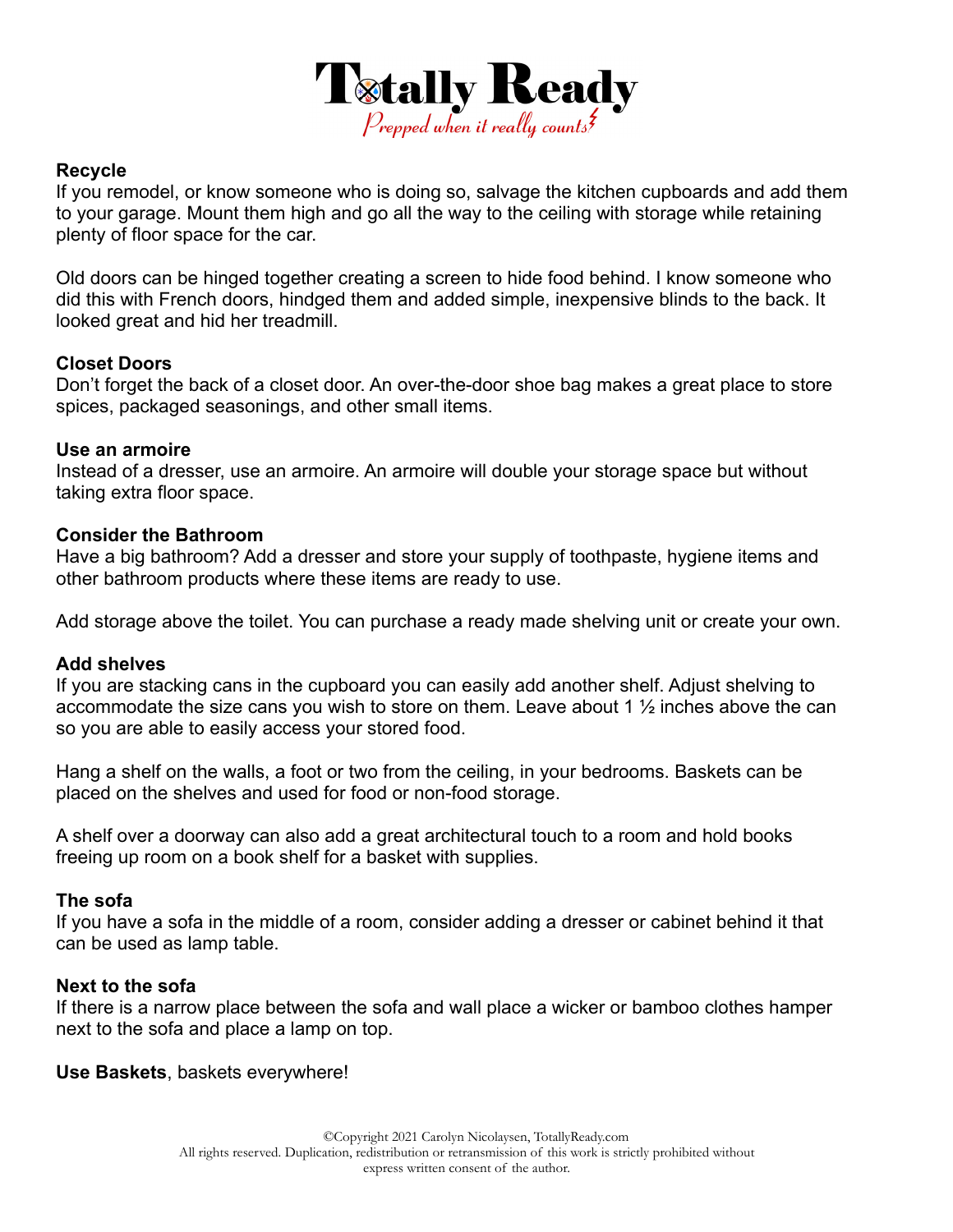

## **Clear items out of cupboards**

You may be noticing a theme here. Clear items out of cupboards and off closet shelves and use these areas to store food. Take little used kltchen items, for example and store them in the garage. The garage is not a good storage area for food, but it is great for roasting pans, oversized cake pans, extra large serving bowls, etc.

Remove pots and pans from cupboards and hang them. All the decorative wrought iron curtain rods on the market now make an easy way to create a custom looking pot rack; just add hooks.

# **Over the Cupboard**

If you have a small space, or a large space above the cupboard, cut down a cardboard box to the proper height and width to fit the shelf, remove one of the longest sides. Cover the remaioning three sides with burlap or fabric. Place food to be stored on the shelf, turn the box upside down and slip the over the food. When you need to access the food simply slip the box off, retrieve the food, and replace the box. Make the boxes slightly different sizes or different fabrics for variety and interest.

# **Use a trunk**

Instead of a coffee table use an old trunk.

# **Next to the bed**

There is often more room next to your bed than your side table takes up. Consider getting a larger bedside unit, a small dresser, a trunk, a small bookcase.

## **Open up a wall**.

That's right. There are so many ways to use the space between the studs in your walls. Remove the dry wall, add a header and footer and:

a. Add a medicine cabinet to store soaps toothpaste and other small items.

b. Add shelves and a door and use for spice storage.

c. Add dowels between studs to hang tablecloths.

Enclose with cabinet doors.

## **Uniform storage containers**

Invest in uniform storage containers and stack in the cormer of a walk in closet.

## **Home and garage attics**

Don't forget the attic, both in the house and in the garage.

#### **Create a window seat**

Use two purchased bookcases to flank either side of a window. Add a bench or cabinets on the floor between the bookcases.